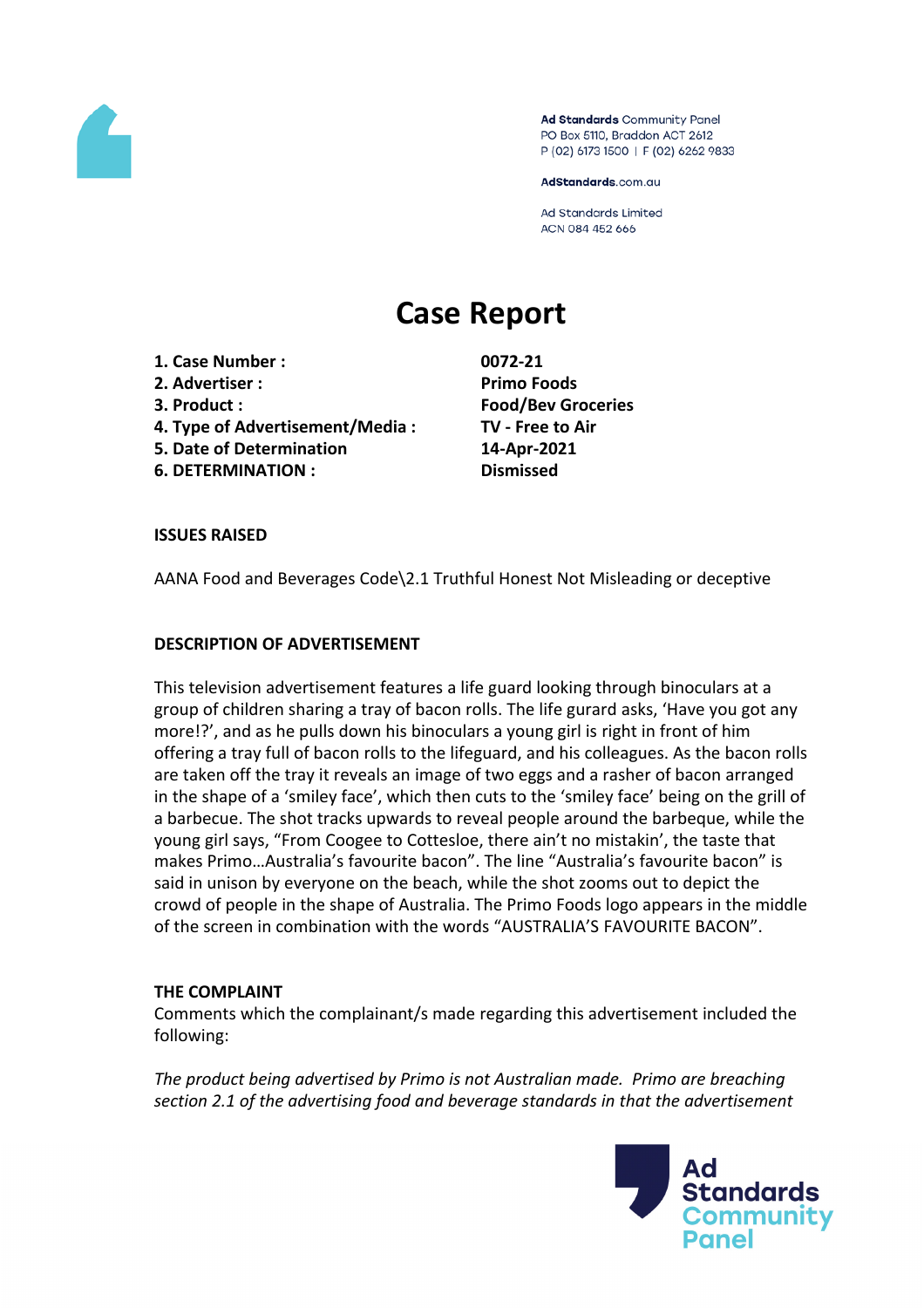

*dishonestly misleads and deceives the viewer into believing the bacon product is an Australian made product.*

*Their product contains less than 25% Australian content. But presents itself by implication otherwise.*

*Once again Primo are advertising their bacon as 'Australia's Favourite Bacon', and featuring a map of Australia at the conclusion, with the name 'Primo' through the middle. Unless things have changed,Primo bacon on the whole is not Australian, but made from imported pork, and for those who are unaware of their volume of imports, I think the inference is clear and deceptive.*

*It presents something as Australian made which is only 10% Australian.*

# **THE ADVERTISER'S RESPONSE**

Comments which the advertiser made in response to the complainant/s regarding this advertisement include the following:

*Thank you for providing Primo Foods the opportunity to respond to the Complaint.*

*Primo Foods confirms its support for the Ad Standards Community Panel and its commitment to ensuring that the marketing and advertising of Primo Foods products comply with the relevant laws, industry codes and initiatives.*

*We have set out for your understanding an overview of the Advertisement followed by our overall position and our responses to the specific issues raised in the Complaint.*

## *Advertisement Description*

*The Advertisement is set on a beach and opens with a life guard looking through binoculars at a group of children sharing a tray of bacon rolls (with Primo bacon). The lifeguard tempted by the food exclaims, 'Have you got any more!?', and as he pulls down his binoculars a young girl is right in front of him offering a tray full of bacon rolls to the lifeguard, and his colleagues. A bird's-eye view shot of the young girl holding the tray shows the lifeguards' hands taking the bacon rolls. As the bacon rolls are taken off the tray it reveals an image of two eggs and a rasher of bacon arranged in the shape of a 'smiley face', which then cuts to the 'smiley face' being on the grill of a barbecue. The shot tracks upwards to reveal many people (young and old) around the barbeque, while the young girl says, "From Coogee to Cottesloe, there ain't no mistakin', the taste that makes Primo…Australia's favourite bacon". The line "Australia's favourite bacon" is said in unison by everyone on the beach, while the shot zooms out to depict the crowd of people in the shape of Australia. The Primo Foods logo appears in the middle of the screen in combination with the words "AUSTRALIA'S FAVOURITE BACON".*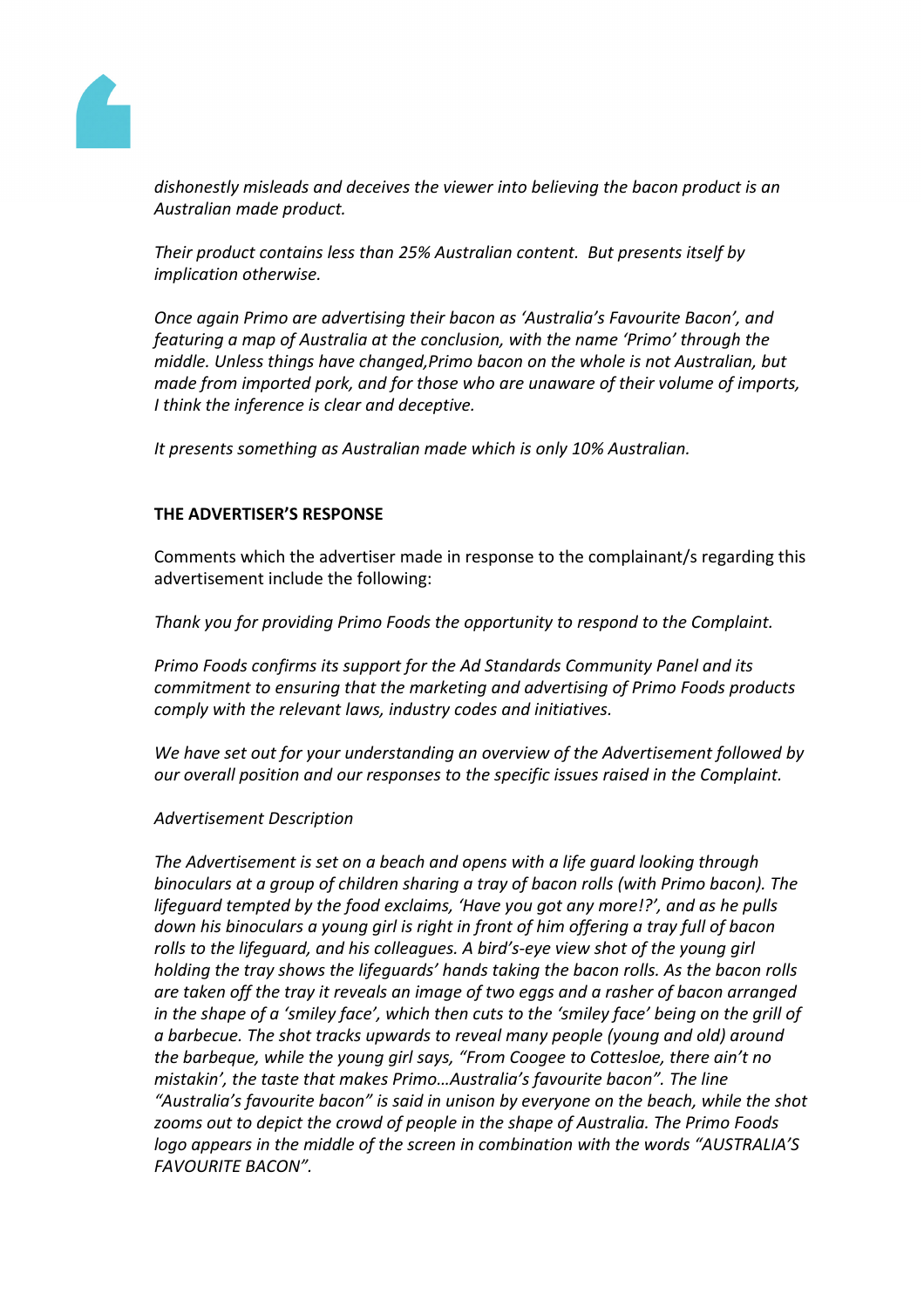

*Response to Complaint*

*The complainants' issues raised relate to the following Codes:*

*AANA Food and Beverages Advertising and Marketing Communications Code (Food Code); and AANA Advertiser Code of Ethics (Code of Ethics).*

*(together, the Codes)*

*Set out below is our overarching response regarding the applicability of each of the Codes, together with our response on specific sections of the Codes raised by the Complaint:*

#### *Food Code*

*The complainants have asserted that the Advertisement is 'misleading and deceptive' by suggesting or representing that the advertised Product is 'made' in Australia when this is not the case. In respect of the above complaint Section 2.1 of the Food Code will be relevant to consider.*

*"2.1 Advertising or Marketing Communication for Food or Beverage Products shall be truthful and honest, shall not be or be designed to be misleading or deceptive or otherwise contravene Prevailing Community Standards, and shall be communicated in a manner appropriate to the level of understanding of the target audience of the Advertising or Marketing Communication with an accurate presentation of all information including any references to nutritional values or health benefits"*

*Each of the complaints assert that the Advertisement is falsely representing to consumers that the bacon Product is Australian, or 'made' in Australia, due to the Advertisement's statement "AUSTRALIA'S FAVOURITE BACON". Primo Foods submits that the Advertisement in no way makes or attempts to make a country of origin claim in respect of the Product. The statement "AUSTRALIA'S FAVOURITE BACON" does not suggest that Primo bacon is Australian or 'made' in Australia, but rather that Primo Foods' bacon is the most preferred bacon product by Australians, out of all other bacon brands. This message is reflected in the Advertisement by depicting a large group of Australians of a diverse demographic that have gathered and are excited to eat Primo Foods bacon. The statement "AUSTRALIA'S FAVOURITE" is a common advertising and marketing tool used by brands to indicate that their product is the most preferred brand amongst Australians. This expression means customer preference as demonstrated by highest market share, and is not to be mistakenly interpreted or deemed as a country of origin claim.*

*We have considered whether the imagery of the people in the shape of Australia amounts to a country of origin claim for the Product. On an analysis of this in the context of the claims and overall impression, the shape of Australia is simply being used to accompany the statement "AUSTRALIA'S FAVOURITE BACON", because the*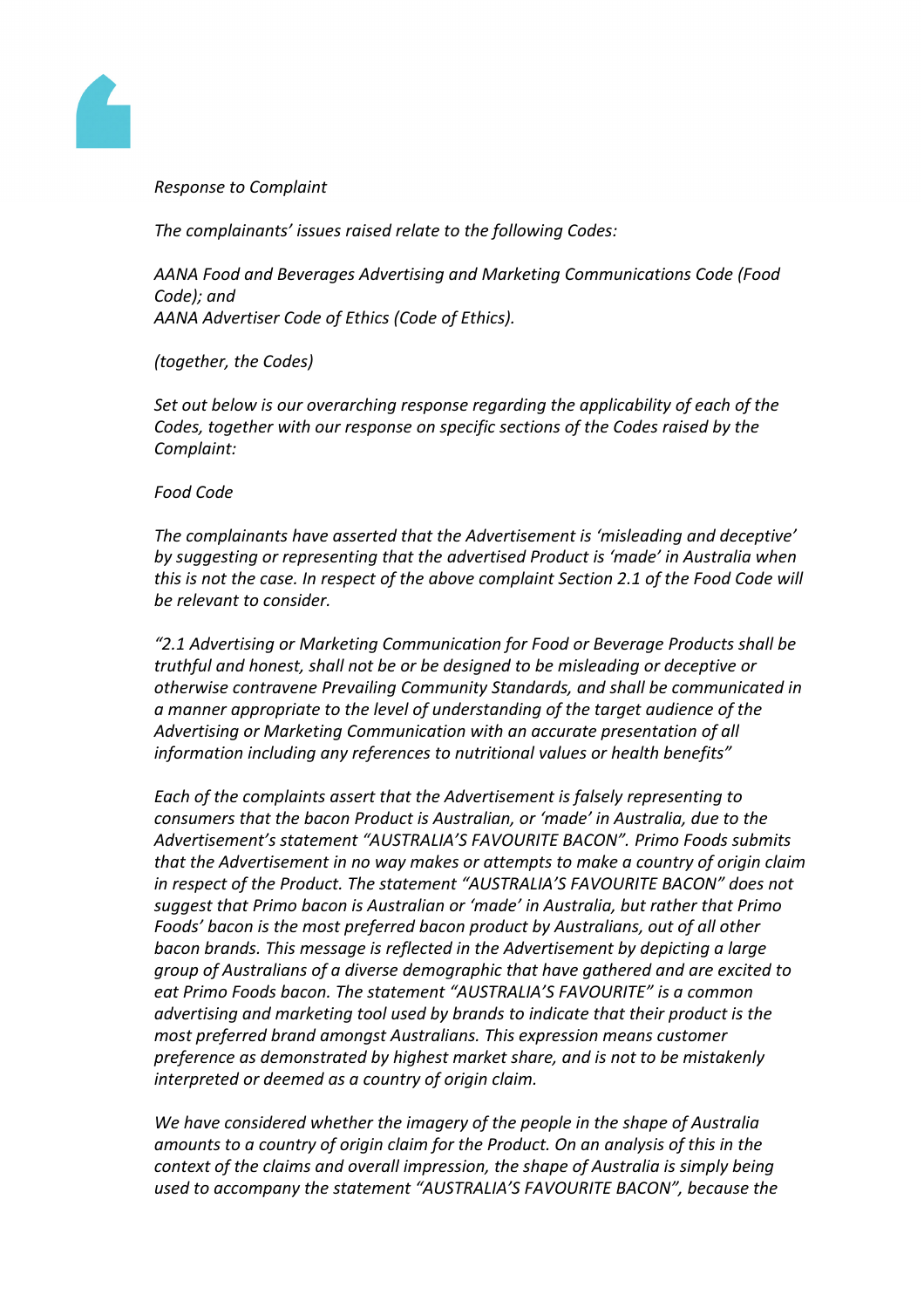

*Product is popular and has the highest market share in Australia. Simply depicting the shape of Australia does not suggest that a product is made from Australia. There is nothing else in the Advertisement that suggests or claims that the Product is made or produced in Australia. The statement "AUSTRALIA'S FAVOURITE BACON" directly relates to the preference of Australians for the Product, therefore using imagery of the shape of Australia is simply a visual extension of this statement.*

*For completeness Primo Foods has attached to this Complaint quantitative market share data which shows that at the time the Advertisement was broadcast, Primo Foods had the highest market share of bacon sales for their Primo bacon product in comparison to any other brand. Based on this evidence it is clear that the statement "AUSTRALIA'S FAVOURITE BACON" is substantiated. The sales data shows that in Australia, Primo is the highest selling brand out of all other bacon brands and accordingly, the 'Australia's favourite bacon' claim is true and not misleading.*

*Primo Foods submits that the complainants have incorrectly interpreted the statement "AUSTRALIA'S FAVOURITE BACON" as a country of origin claim. All statements made in the Advertisement are truthful and substantiated and do not mislead or deceive the consumer in any way and for this reason the Advertisement does not fall in breach of Sections 2.1 of the Food Code.*

*Primo Foods also submits that this result would be consistent with the Panel's previous determination of a highly similar case, 0082/19, which concerned a Primo Foods television advertisement containing the same statement "AUSTRALIA'S FAVOURITE BACON". The Panel determined in that case that the advertisement did not depict material which was misleading or deceptive and determined that the advertisement did not breach Section 2.1 of the Food Code. In assessing this complaint, the Panel's report stated:*

*"The Board noted the advertisement is promoting bacon and considered that the average consumer in the target market of grocery buyers would interpret the advertisement as saying that Primo's bacon is popular in Australia rather than Primo's bacon is itself Australian, and in the Board's view the complainant's interpretation of the advertisement is unlikely to be shared by the broader community."*

*While it is not applicable to this Advertisement, Primo Foods acknowledges its responsibility and commitment to ensuring that the marketing and advertising of Primo Foods products comply with the relevant laws, in particular the Country of Origin Food Labelling Information Standard 2016 made under Australian Consumer Law.*

## *Code of Ethics*

*Notwithstanding all of the above, if the Panel were to assess the Advertisement's compliance with any other section of the Code of Ethics more generally, Primo Foods considers that the Panel would find that no breach has occurred. Sub-sections of Section 2 of the Code of Ethics relate to, (2.1) discriminating against or vilifying a*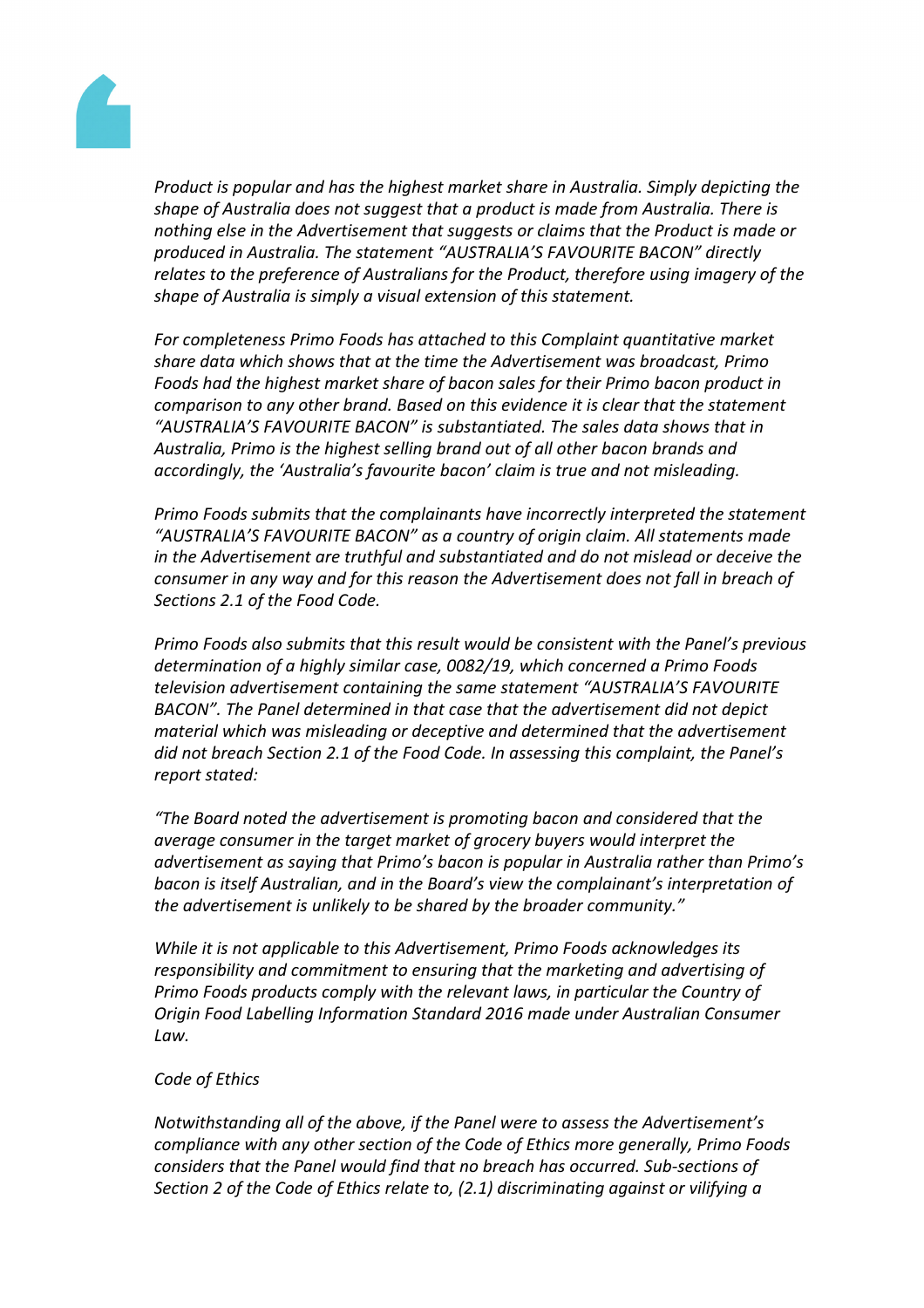

*person or section of the community; (2.2) sexual appeal of minors or sexual appeal used in an exploitative/degrading manner; (2.3) the portrayal of violence; (2.4) sex, sexuality and nudity; (2.5) language; (2.6) Prevailing Community Standards on health and safety; and (2.7) distinguishability as advertising. Primo Foods confirms that in its view the Advertisement does not breach any of these sub-sections.*

*While the Advertisement does contain child actors, Primo Foods submits that the Advertisement having regard to the theme, visuals and language used, is not directed primarily to Children and therefore the AANA Code for Advertising and Marketing Communications to Children does not apply.*

## *Summary*

*In summary, the Advertisement is truthful and honest and is not misleading or deceptive. The statement "AUSTRALIA'S FAVOURITE BACON' communicates a message as to consumer preference which is supported by current market share data for grocery sales of bacon in Australia which prove that Primo bacon is indeed 'Australia's favourite'. The complainants have incorrectly interpreted the above statement as a country of origin claim. The statement (and the other content) does not represent to the average consumer in the market that the Product is Australian or made in Australia. Incorporating imagery of the shape of Australia is used to visually pair the statement "AUSTRALIA'S FAVOURITE BACON" as it relates to the preference of Australians. All provisions of the Codes that may be considered by the Board to be applicable (except for those which do not apply) have been considered for the purpose of this Complaint response and Primo Foods submits that the Advertisement does not fall in breach of the Codes in any event.*

*Primo Foods submits that the Complaint should be dismissed in its entirety and thanks the Panel for the opportunity to respond to the Complaint.*

#### **THE DETERMINATION**

The Ad Standards Community Panel (the Panel) considered whether this advertisement breaches the AANA Food and Beverages Advertising and Marketing Communications Code (the Food Code).

The Panel noted the complainants' concern that the advertisement implies that the product is Australian made when it is not.

The Panel viewed the advertisement and noted the advertiser's response.

**Food Code 2.1 Advertising or Marketing Communication for Food or Beverage Products shall be truthful and honest, shall not be or be designed to be misleading or deceptive or otherwise contravene Prevailing Community Standards, and shall be communicated in a manner appropriate to the level of understanding of the target audience of the Advertising or Marketing Communication with an accurate**